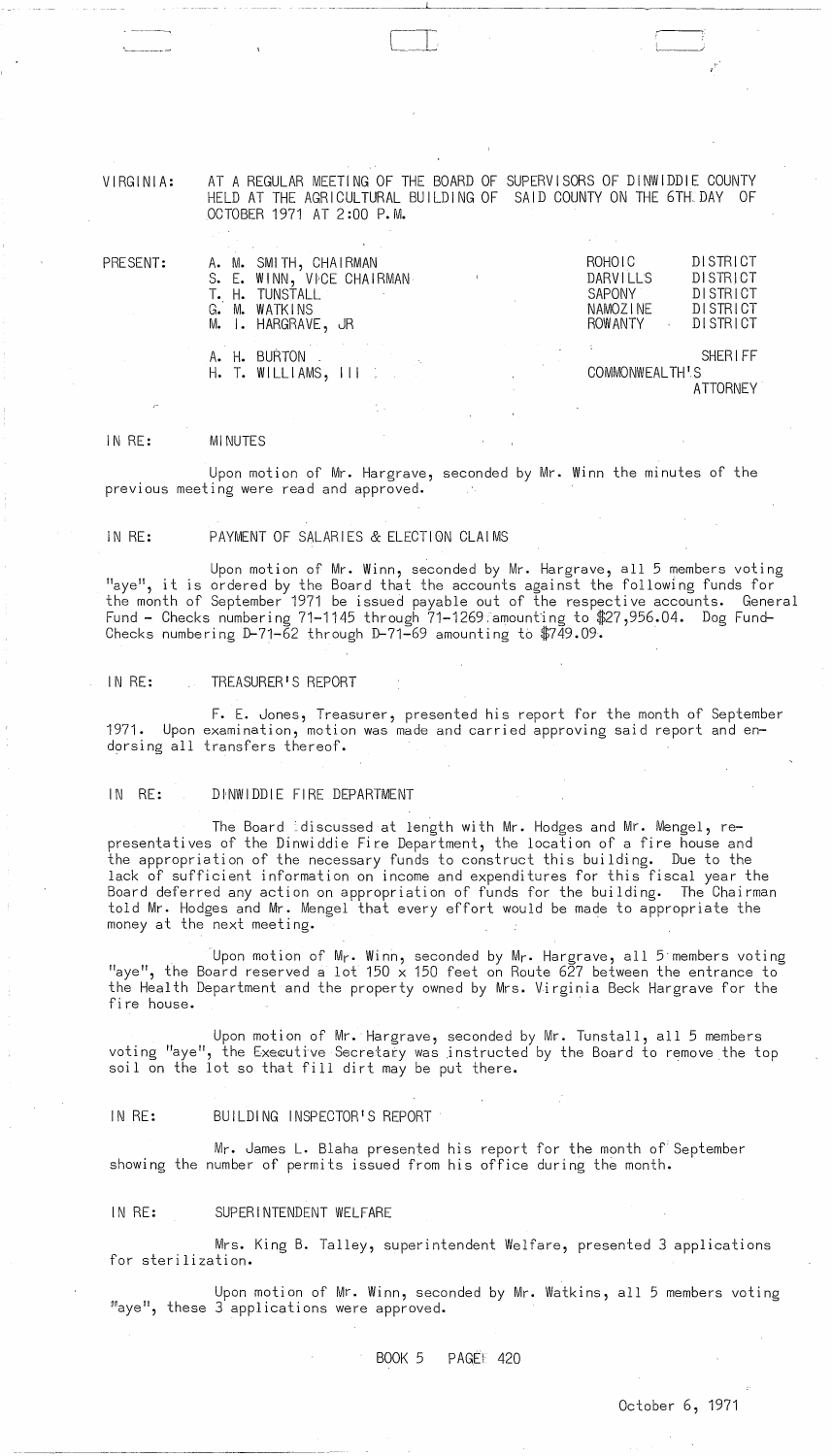Mrs. Talley discussed at length with the Board the taking over of the local welfare program by the state.

#### IN RE: SCHOOL BOARD SUPERINTENDENT

Mr. T. W. Newsom informed the Board that he had applied for a 1.4 million dollar loan to cover cost of the construction for a new school. He and the school board were to inspect the new class rooms at the senior high school on Friday, October 15th and they should be ready after that date.

# IN RE: ANIMAL CONTROL DIVISION

The Chairman deferred until a later meeting all claims for loss of livestock and fowl.

The Board requested the Executive Secretary to check with the commonwealth's attorney about a dog breaking into a box of chickens delivered to a store and eating some of these chickens to determine whether or not this constituted a legal claim against the Dog Fund.

#### IN RE: HIGHWAY DEPARTMENT

Mr. R. V. Lancaster, III and Mr. B. C. Medlock, representatives of the Highway Department appeared before the Board and heard a delegation headed by Mr. James A. Neville, requesting that the Highway Department hard surface Route 645 from Route 610 to Route 464. Mr. Neville presented a petition bearing signatures of land owners and users of Route 645. Mr. Lancaster informed the delegation that the Highway plans to survey the road this winter and ask for the necessary right-of-way as soon as possible there after. Hopefully it would be placed in the budget for 1972-73 for hard surfacing. He further stated that chences are that 1/2 of the hard surfacing would be done in one year and the other 1/2 the following year.

Upon motion of Mr. Winn, seconded by Mr. Tunstall, all 5 members voting "aye", the Board requested the Highway Department to move as fast as possible in hard surfacing Route 645.

# IN RE: WELFARE BOARD MEMBER APPOINTED

 $\sim 25$ 

Upon motion of Mr. Hargrave, seconded by Mr. Winn, all 5 members voting "aye", Miss Parke Lee Orgain was appointed to fill the un-expired term (expiring June 30, 1973) of Mr. B. F. Bedwell, on the Welfare Board.

# IN RE: EXTRA HELP COMMISSIONER OF THE REVENUE'S OFFICE - APPROVED

Mr. R. W. Bridgman requested that he be allowed to retain extra help to type the necessary cards for the up coming reassessment in 1972.

Upon motion of Mr. Tunstall, seconded by Mr. Hargrave, all 5 members voting "aye", Mr. Bridgman was authorized to proceed in securing help to cover the necessary work related to the reassessment in 1972.

# IN RE: FURNITURE - EQUIPMENT COUNTY CLERK'S OFFICE

Upon motion of Mr. Winn, seconded by Mr. Hargrave, all 5 members voting Haye", the Executive Secretary was authorized to purchase for the clerk of the county court the following equipment: 1 fire proof legal size cabinet; 1 - 5 drawer legal size file cabinet; 2 arm chairs and 1 book case.

#### IN RE: PA1(ROLL CHECKS TO BE ISSUED LAST WORKING DAY OF THE MONTH

Upon motion of Mr. Hargrave, seconded by Mr. Winn, all 5 members voting "aye", the executive secretary was authorized to issue the payroll checks on the last working day of each month.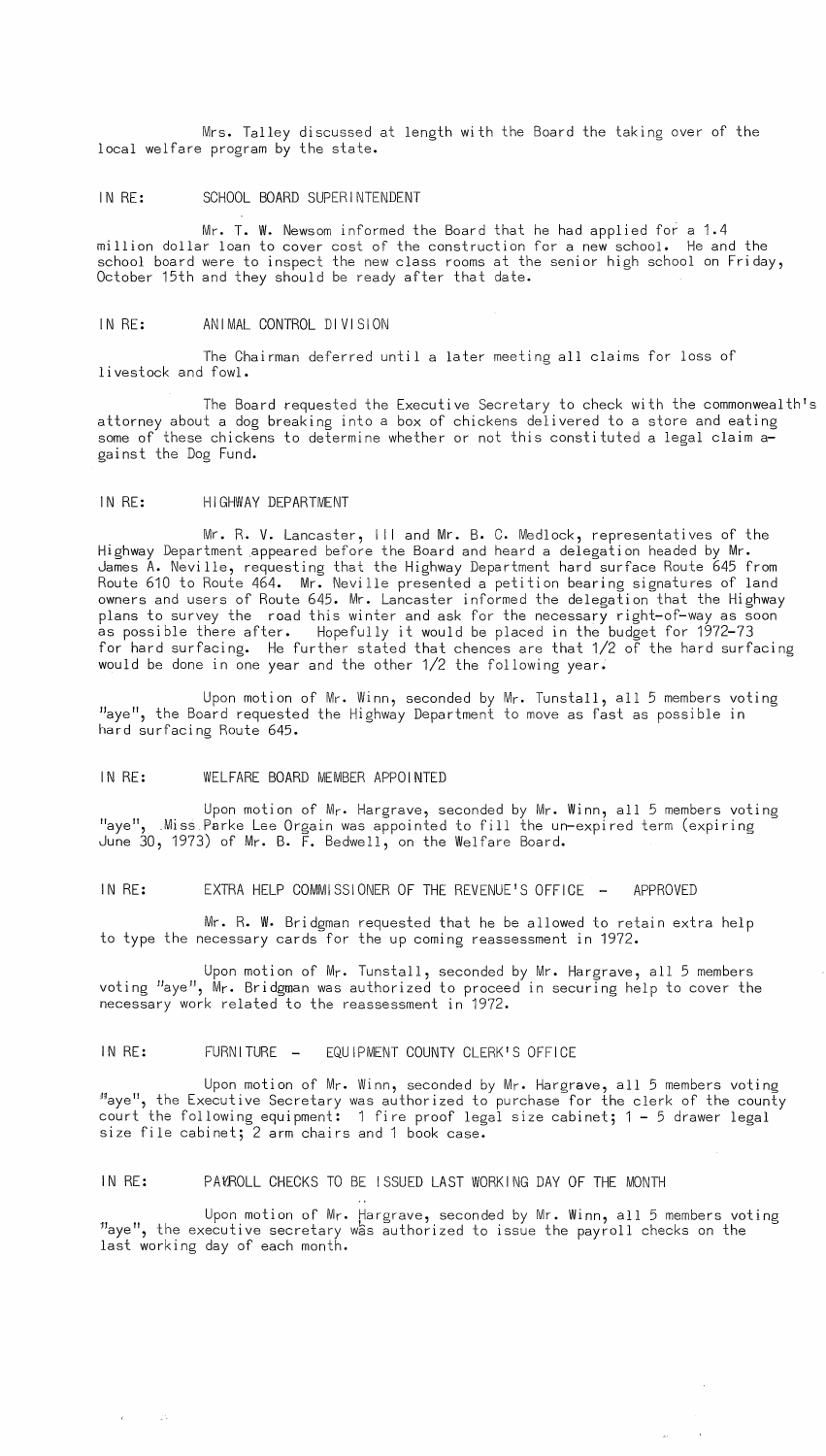# IN RE: DINWIDDIE 4-H CLUB

<sup>j</sup>r [I .. L-.~

Miss Brenda Reese, Miss Donna F. Rainey, Miss Nan Hargrave and Mr. W. B. Knott, III, representing the Dinwiddie 4-H Club appeared before the Board. Each one gave a short talk on their part in 4-H Club work and how 4-H work had helped them.

After these talks a cake was presented to the Board in recongination of National 4-H Week.

There being no further busines to be brought before the Board the meeting adjourned at 4:30 P.M.

ATTEST

 $\mathcal{A}^{\mathcal{A}}$ 

 $\ddot{\phantom{a}}$ 

Le Metchell Smith

 $\mathcal{A}$ 

 $\varphi\to$